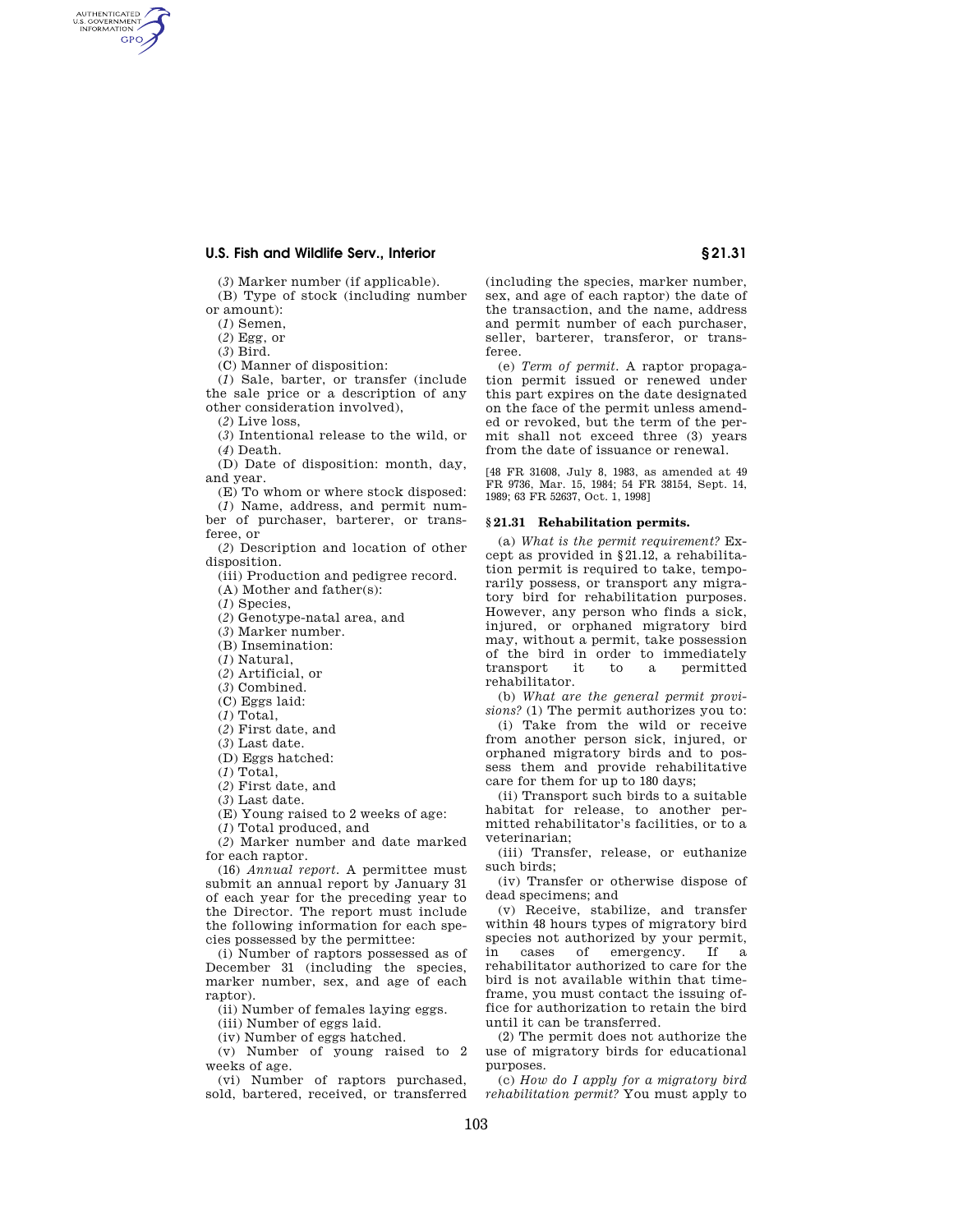the appropriate Regional Director—Attention Migratory Bird Permit Office. You can find addresses for the appropriate Regional Directors in §2.2 of subchapter A of this chapter. Your application package must consist of the following:

(1) A completed application (Form 3– 200–10b);

(2) A copy of your State rehabilitation permit, license, or other authorization, if one is required in your State; and

(3) A check or money order made payable to the ''U.S. Fish and Wildlife Service'' in the amount of the application fee for permits issued under this section listed in §13.11 of this chapter.

(d) *What criteria will the Service consider before issuing a permit?* (1) Upon receiving an application completed in accordance with paragraph (c) of this section, the Regional Director will decide whether to issue you a permit based on the general criteria of §13.21 of this chapter and whether you meet the following requirements:

(i) You must be at least 18 years of age with at least 100 hours of hands-on experience, gained over the course of at least 1 whole year, rehabilitating the types of migratory birds you intend to rehabilitate (e.g., waterbirds, raptors), or comparable experience. Up to 20 hours of the 100-hour time requirement may be fulfilled by participation in migratory bird rehabilitation seminars and courses.

(ii) Your facilities must be adequate to properly care for the type(s) of migratory bird species you intend to rehabilitate, or you must have a working relationship with a person or organization with such facilities.

(iii) You must have an agreement with a licensed veterinarian to provide medical care for the birds you intend to rehabilitate, unless you are a licensed veterinarian.

(iv) You must have a State permit, license, or other authorization to rehabilitate migratory birds if such authorization required by your State.

(2) In issuing a permit, the Regional Director may place restrictions on the types of migratory bird species you are authorized to rehabilitate, based on your experience and facilities as well as on the specific physical requirements and behavioral traits of particular species.

(e) *What are the standard conditions for this permit?* In addition to the general permit conditions set forth in part 13 of this chapter, rehabilitation permits are subject to the following conditions:

(1) *Facilities.* You must conduct the activities authorized by this permit in appropriate facilities that are approved and identified on the face of your permit. In evaluating whether caging dimensions are adequate, the Service will use as a guideline the standards developed by the National Wildlife Rehabilitators Association and the International Wildlife Rehabilitation Council (*Minimum Standards for Wildlife Rehabilitation, 2000*). 1 The Regional Migratory Bird Permit Office will authorize variation from the standards where doing so is reasonable and necessary to<br>accommodate a particular accommodate a rehabilitator's circumstances, unless a determination is made that such variation will jeopardize migratory birds. However, except as provided by paragraph (f)(2)(i) of this section, all facilities must adhere to the following criteria:

(i) Rehabilitation facilities for migratory birds must be secure and provide protection from predators, domestic animals, undue human disturbance, sun, wind, and inclement weather.

(ii) Caging must be made of a material that will not entangle or cause injury to the type of birds that will be housed within.

(iii) Enclosures must be kept clean, well-ventilated, and hygienic.

(iv) Birds must not be overcrowded, and must be provided enough perches, if applicable.

(v) Birds must be housed only with compatible migratory bird species.

(vi) Birds may not be displayed to the public unless you use video equipment, barriers, or other methods to reduce noise and exposure to humans to levels the birds would normally encounter in

<sup>1</sup> Copies may be obtained by contacting either the National Wildlife Rehabilitators Association: 14 North 7th Avenue, St. Cloud MN<br>56303–4766. http://www.nwawildlife.org/de-56303–4766, *http://www.nwawildlife.org/default.asp;* or the International Wildlife Rehabilitation Council: 829 Bancroft Way, Berkeley, CA 94710, *http://www.iwrc-online.org.*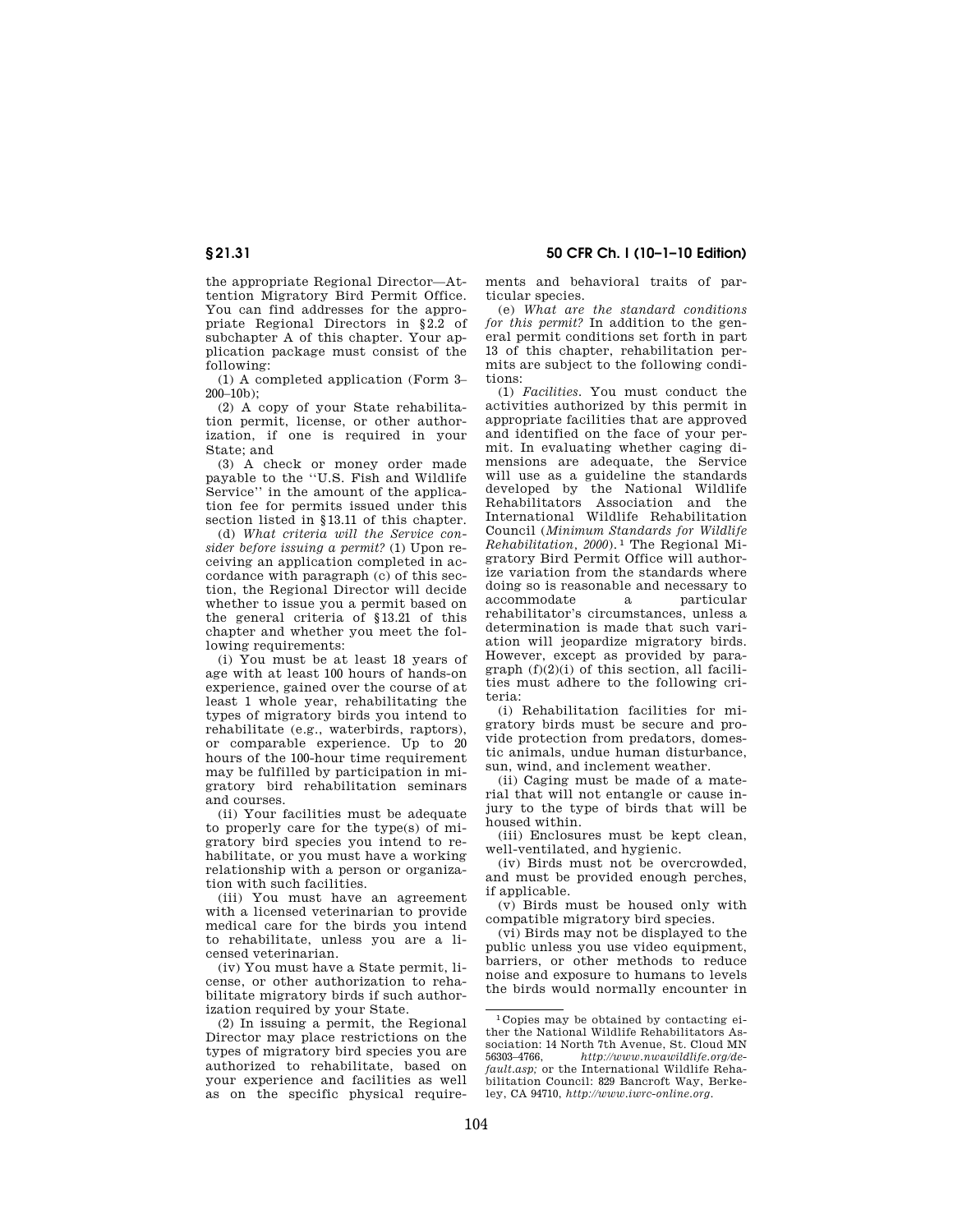## **U.S. Fish and Wildlife Serv., Interior § 21.31**

their habitat. You may not use any equipment for this purpose that causes stress or harm, or impedes the rehabilitation of any bird.

(2) *Dietary requirements.* You must provide the birds in your care with a diet that is appropriate and nutritionally approximates the natural diet consumed by the species in the wild, with consideration for the age and health of the individual bird.

(3) *Subpermittees*. Except as provided by paragraph  $(f)(2)(ii)$  of this section anyone who will be performing activities that require permit authorization under paragraph (b)(1) of this section when you or a subpermittee are not present, including any individual who transports birds to or from your facility on a regular basis, must either possess a Federal rehabilitation permit or be authorized as your subpermittee by being named in writing to your issuing Migratory Bird Permit Office. This does not apply to General Falconers or Master Falconers, who may assist with conditioning raptors for release without being your subpermittee. If you have a falconer assist in conditioning a rehabilitated raptor for release, you must provide the falconer with a letter or form that identifies the bird and explains that the falconer is assisting in rehabilitation of the raptor.

(i) Your subpermittees must be at least 18 years of age and possess sufficient experience to tend the species in their care.

(ii) Your subpermittees who are authorized to care for migratory birds at a site other than your facility must have facilities adequate to house the species in their care, based on the criteria of paragraph (e)(1) of this section. All such facilities except those of a falconer assisting in conditioning raptors for release must be approved by the issuing office.

(iii) As the primary permittee, you are legally responsible for ensuring that your subpermittees, staff, and volunteers adhere to the terms of your permit when conducting migratory bird rehabilitation activities.

(4) *Disposition of birds under your care.*  (i) You must take every precaution to avoid imprinting or habituating birds in your care to humans. If a bird becomes imprinted to humans while

under your care, you will be required to transfer the bird as directed by the issuing office.

(ii) After a bird is rehabilitated to a condition suitable for release to the wild, you must release it to suitable habitat as soon as seasonal conditions allow, except that you may transfer a rehabilitated wild raptor to a holder of a State, tribal, or territorial falconry permit if the permit holder is authorized to hold the species for use in falconry. The transfer may need the approval of your State, tribe, or territory. The falconer must complete a Form 3-186A reporting the transfer.

(A) You may not retain migratory birds longer than 180 days without additional authorization from your Regional Migratory Bird Permit Office. If the appropriate season for release is outside the 180–day timeframe, you must seek authorization from your Fish and Wildlife Service Regional Migratory Bird Permit Office to possess the bird until the appropriate season.

(B) Before releasing a threatened or endangered migratory bird, you must comply with any requirements for the release from your Fish and Wildlife Service Regional Migratory Bird Permit Office.

(iii) You must euthanize any bird that cannot feed itself, perch upright, or ambulate without inflicting additional injuries to itself where medical and/or rehabilitative care will not reverse such conditions. You must euthanize any bird that is completely blind, and any bird that has sustained injuries that would require amputation of a leg, a foot, or a wing at the elbow or above (humero-ulnar joint) rather than performing such surgery, unless:

(A) A licensed veterinarian submits a written recommendation that the bird should be kept alive, including an analysis of why the bird is not expected to experience the injuries and/or ailments that typically occur in birds with these injuries and a commitment (from the veterinarian) to provide medical care for the bird for the duration of its life, including complete examinations at least once a year;

(B) A placement is available for the bird with a person or facility authorized to possess it, where it will receive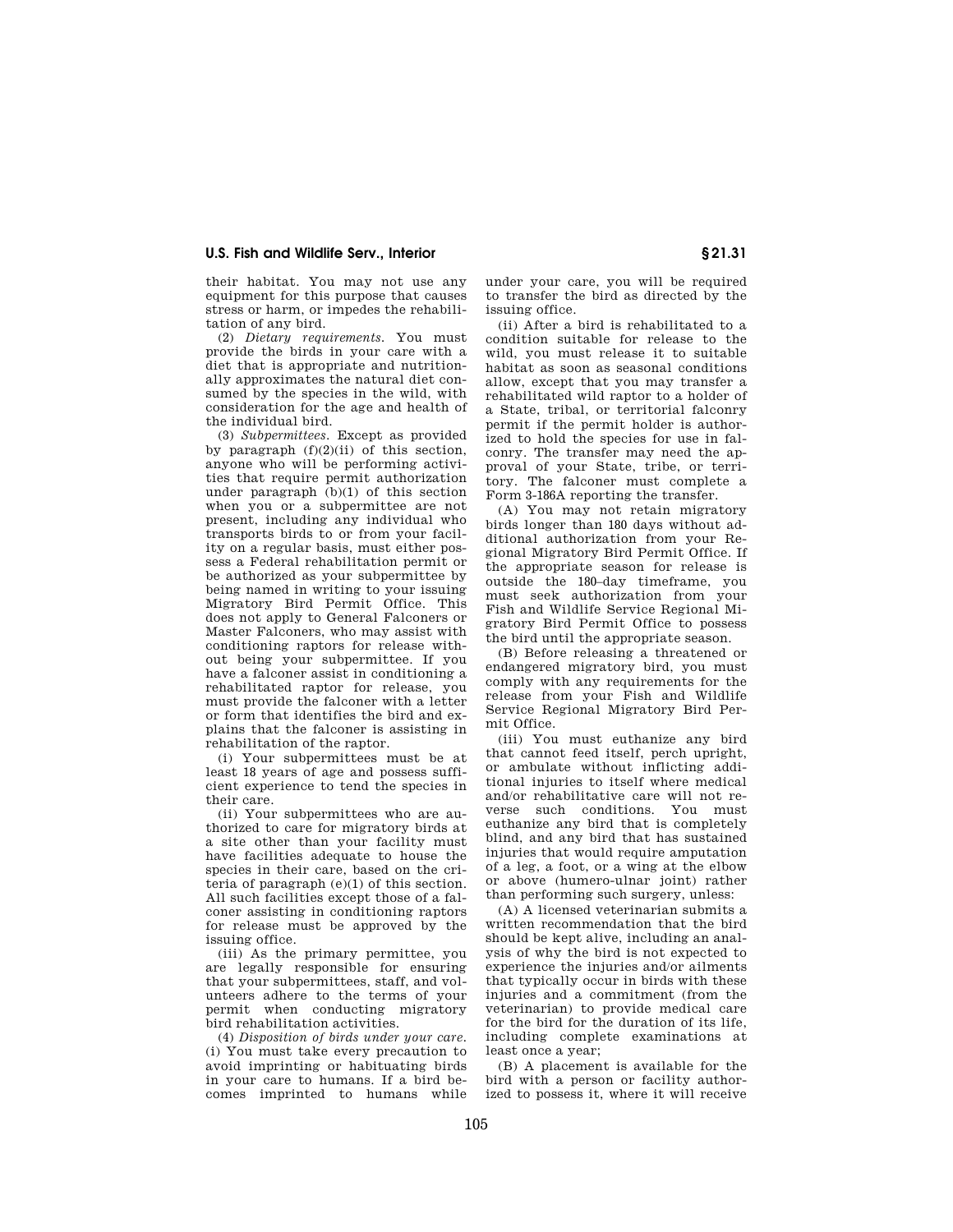**§ 21.31 50 CFR Ch. I (10–1–10 Edition)** 

the veterinary care described in paragraph  $(e)(4)(iii)(A)$  of this section; and

(C) The issuing office specifically authorizes continued possession, medical treatment, and rehabilitative care of the bird.

(iv) You must obtain authorization from your issuing Migratory Bird Permit Office before euthanizing endangered and threatened migratory bird species. In rare cases, the Service may designate a disposition other than euthanasia for those birds. If Service personnel are not available, you may euthanize endangered and threatened migratory birds without Service authorization when prompt euthanasia is warranted by humane consideration for the welfare of the bird.

(v) You may place nonreleasable live birds that are suitable for use in educational programs, foster parenting, research projects, or other permitted activities with persons permitted or otherwise authorized to possess such birds, with prior approval from your issuing Migratory Bird Permit Office.

(vi)(A) You may donate dead birds and parts thereof, except threatened and endangered species, and bald and golden eagles, to persons authorized by permit to possess migratory bird specimens or exempted from permit requirements under §21.12.

(B) You must obtain approval from your issuing office before disposing of or transferring any live or dead endangered or threatened migratory bird specimen, parts, or feathers.

(C) You must send all dead bald and golden eagles, and their parts and feathers to: National Eagle Repository, Building 128, Rocky Mountain Arsenal, Commerce City, CO 80022. If your State requires you to notify State wildlife officers of a dead bald or golden eagle before sending the eagle to the Repository you must comply with State regulations. States may assume temporary possession of the carcasses for purposes of necropsy.

(D) Unless specifically required to do otherwise by the Service, you must promptly destroy all other dead specimens by such means as are necessary to prevent any exposure of the specimens to animals in the wild.

(vii) With authorization from your issuing Migratory Bird Permit Office, you may hold a nonreleasable bird longer than 180 days for the purpose of fostering juveniles during their rehabilitation. You may also use birds you possess under an educational permit to foster juveniles.

(viii) You may possess a reasonable number of feathers for imping purposes, based on the numbers and species of birds for which you regularly provide care.

(ix) You may draw blood and take other medical samples for purposes of the diagnosis and recovery of birds under your care, or for transfer to authorized facilities conducting research pertaining to a contagious disease or other public health hazard.

(x) You may conduct necropsies on dead specimens in your possession, except that you must obtain approval from your Regional Migratory Bird Permit Office before conducting necropsies on threatened or endangered species.

(xi) This permit does not confer ownership of any migratory bird. All birds held under this permit remain under the stewardship of the U.S. Fish and Wildlife Service.

(5) *Notification to the U.S. Fish and Wildlife Service.* (i) You must notify your issuing Migratory Bird Permit Office within 24 hours of acquiring a threatened or endangered migratory bird species, or bald or golden eagle, whether live or dead. You may be required to transfer these birds to another facility designated by the Service.

(ii) You must immediately notify the local U.S. Fish and Wildlife Service Law Enforcement Office if you have reason to believe a bird has been poisoned, electrocuted, shot, or otherwise subjected to criminal activity. Contact information for your local Service Law Enforcement office is listed on your permit, or you can obtain it on the Internet at *http://offices.fws.gov.* 

(iii) If the sickness, injury, or death of any bird is due or likely due to avian virus, or other contagious disease or public health hazard, you must notify and comply with the instructions given by the State or local authority that is responsible for tracking the suspected disease or hazard in your location, if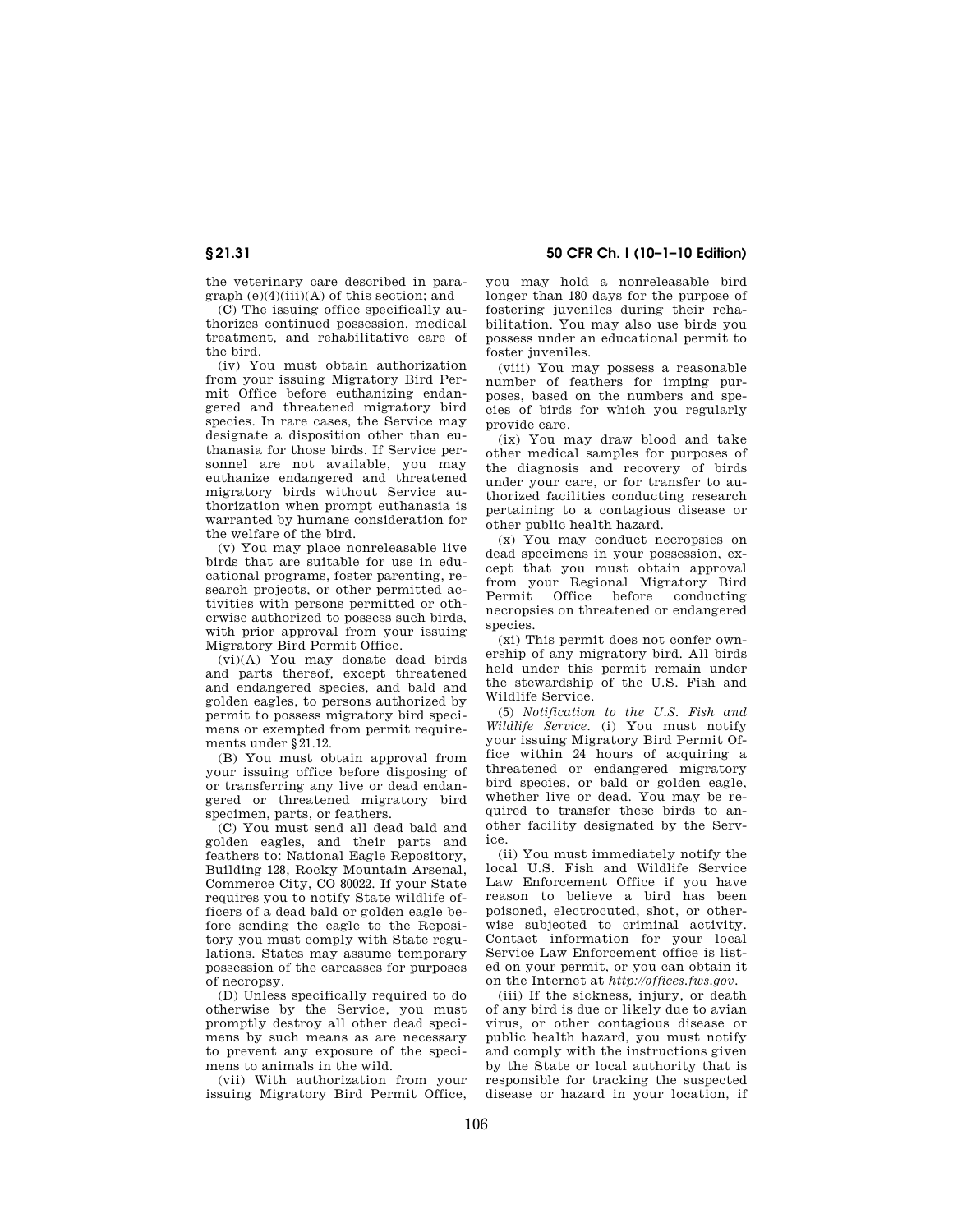## **U.S. Fish and Wildlife Serv., Interior § 21.31**

that agency is currently collecting such information from the public.

(6) You must maintain a working relationship with a licensed veterinarian. If your working relationship with your original cooperating veterinarian is dissolved, you must establish an agreement within 30 days with another licensed veterinarian to provide medical services to the birds in your care, and furnish a copy of this agreement to the issuing office.

(7) *Recordkeeping.* You must maintain complete and accurate records of all migratory birds that you receive, including for each bird the date received, type of injury or illness, disposition, and date of disposition. You must retain these records for 5 years following the end of the calendar year covered by the records.

(8) *Annual report.* You must submit an annual report that includes the information required by paragraph  $(e)(7)$ for the preceding calendar year to your issuing Migratory Bird Permit Office by the date required on your permit. You may complete Service Form 3–202– 4, or submit your annual report from a database you maintain, provided your report contains all, and only, the information required by Form 3–202–4.

(9) At the discretion of the Regional Director, we may stipulate on the face of your permit additional conditions compatible with the permit conditions set forth in this section, to place limits on numbers and/or types of birds you may possess under your permit, to stipulate authorized location(s) for your rehabilitation activities, or otherwise specify permitted activities, based on your experience and facilities.

(f) *How does this permit apply to oil and hazardous waste spills?* Prior to entering the location of an oil or hazardous material spill, you must obtain authorization from the U.S. Fish and Wildlife Service Field Response Coordinator or other designated Service representative and obtain permission from the On-Scene Coordinator. All activities within the location of the spill are subject to the authority of the On-Scene Coordinator. The U.S. Fish and Wildlife Service is responsible for the disposition of all migratory birds, dead or alive.

(1) *Permit provisions in oil or hazardous material spills.* (i) In addition to the rehabilitation permit provisions set forth in paragraph (b) of this section, when under the authority of the designated U.S. Fish and Wildlife Service representative this permit further authorizes you to temporarily possess healthy, unaffected birds for the purpose of removing them from imminent danger.

(ii) This permit does not authorize salvage of dead migratory birds. When dead migratory birds are discovered, a Service law enforcement officer must be notified immediately in order to coordinate the handling and collection of evidence. Contact information for your local Service Law Enforcement office is listed on your permit and on the Internet at *http://offices.fws.gov.* The designated Service representative will have direct control and responsibility over all live migratory birds, and will coordinate the collection, storage, and handling of any dead migratory birds with the Service's Division of Law Enforcement.

(iii) You must notify your issuing Migratory Bird Permit Office of any migratory birds in your possession within 24 hours of removing such birds from the area.

(2) *Conditions specific to oil and hazardous waste spills*—(i) *Facilities.* Facilities used at the scene of oil or hazardous waste spills may be temporary and/or mobile, and may provide less space and protection from noise and disturbance than facilities authorized under paragraph (e)(1) of this section. Such facilities should conform as closely as possible with the facility specifications contained in the Service policy titled *Best Practices for Migratory Bird Care During Oil Spill Response.*2

(ii) *Subpermittees.* In cases of oil and hazardous waste spills, persons who assist with cleaning or treating migratory birds at the on-scene facility will not be required to have a rehabilitation permit or be a subpermittee; however, volunteers must be trained in rescue protocol for migratory birds affected

<sup>2</sup> You can obtain copies of this document by writing to the U.S. Fish and Wildlife Service, Division of Environmental Quality, 4401 North Fairfax Drive, MS 322, Arlington, VA, 22203.